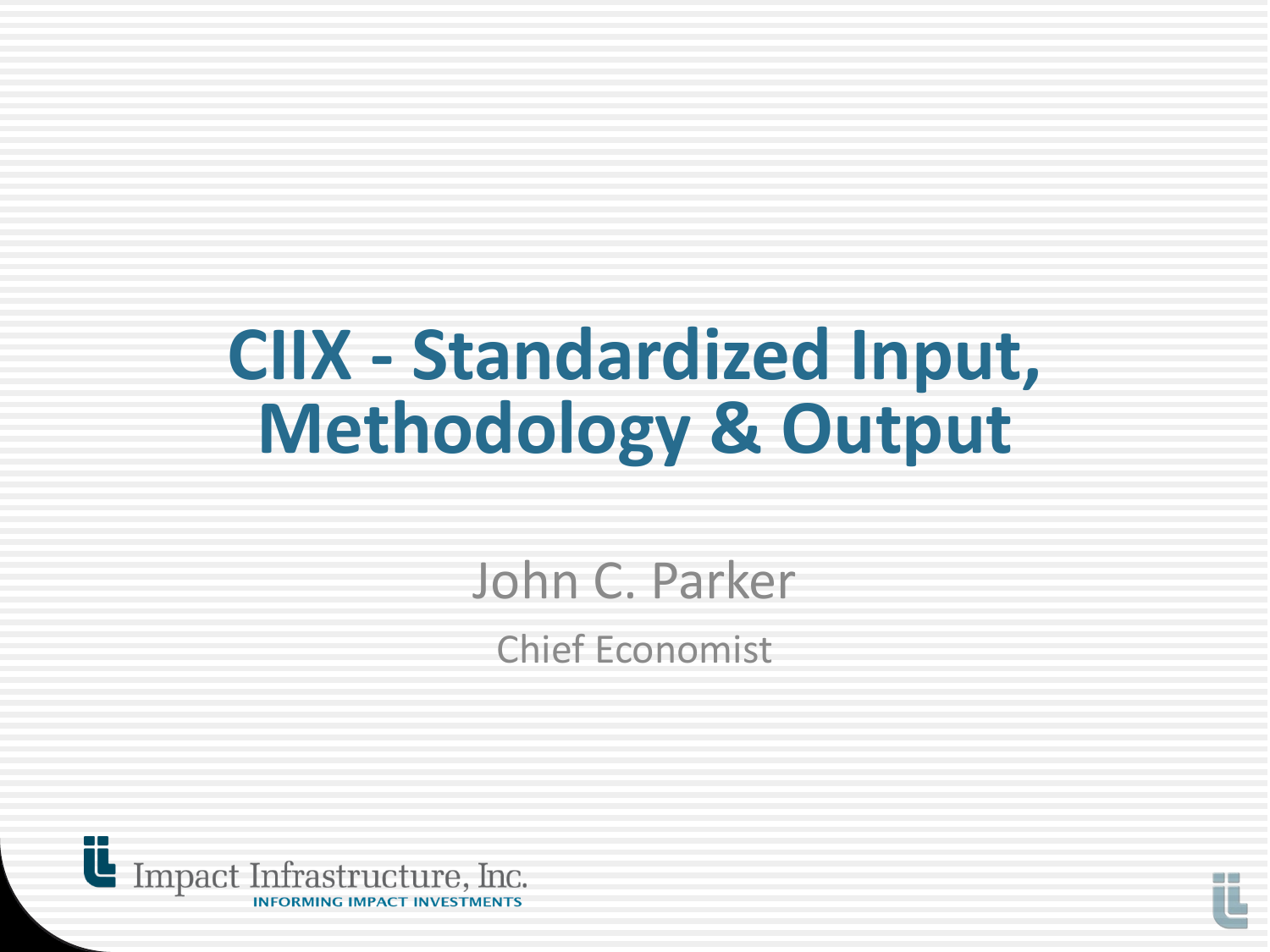# **Infrastructure Finance - Unmet Demand, Frustrated Supply**

- **There is a demand for infrastructure funding** but projects are unfunded,
	- Too small, no comparability, governments have scaled back funding and so applications have become more competitive
- $\blacksquare$  There is a supply of funds  $\blacksquare$  ESG investors want to invest but,
	- Too much work to evaluate, projects are heterogeneous, and so transaction costs are high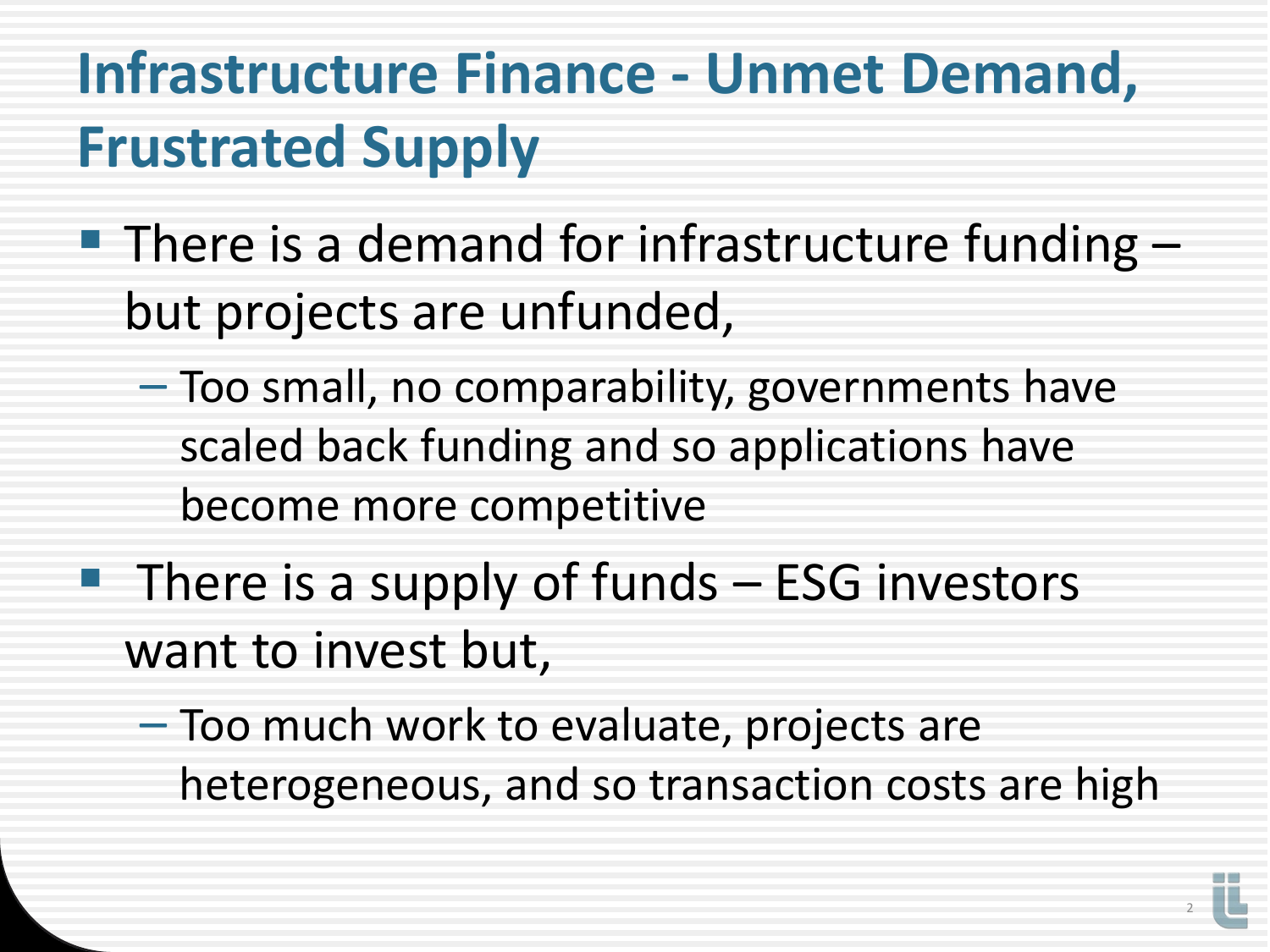### **Canadian Impact infrastructure Exchange**

- **For trade there must be trust**
- Standardization engenders trust, allows for people to design to standard, automation, lowers transaction cost, and enables bundling
- **CIIX proposes to deliver:** 
	- a common set of metrics to value the economic, social and environmental benefits
	- a means of understanding the risk involved
	- a forum for investors and project sponsors to exchange information and find investment and funding opportunities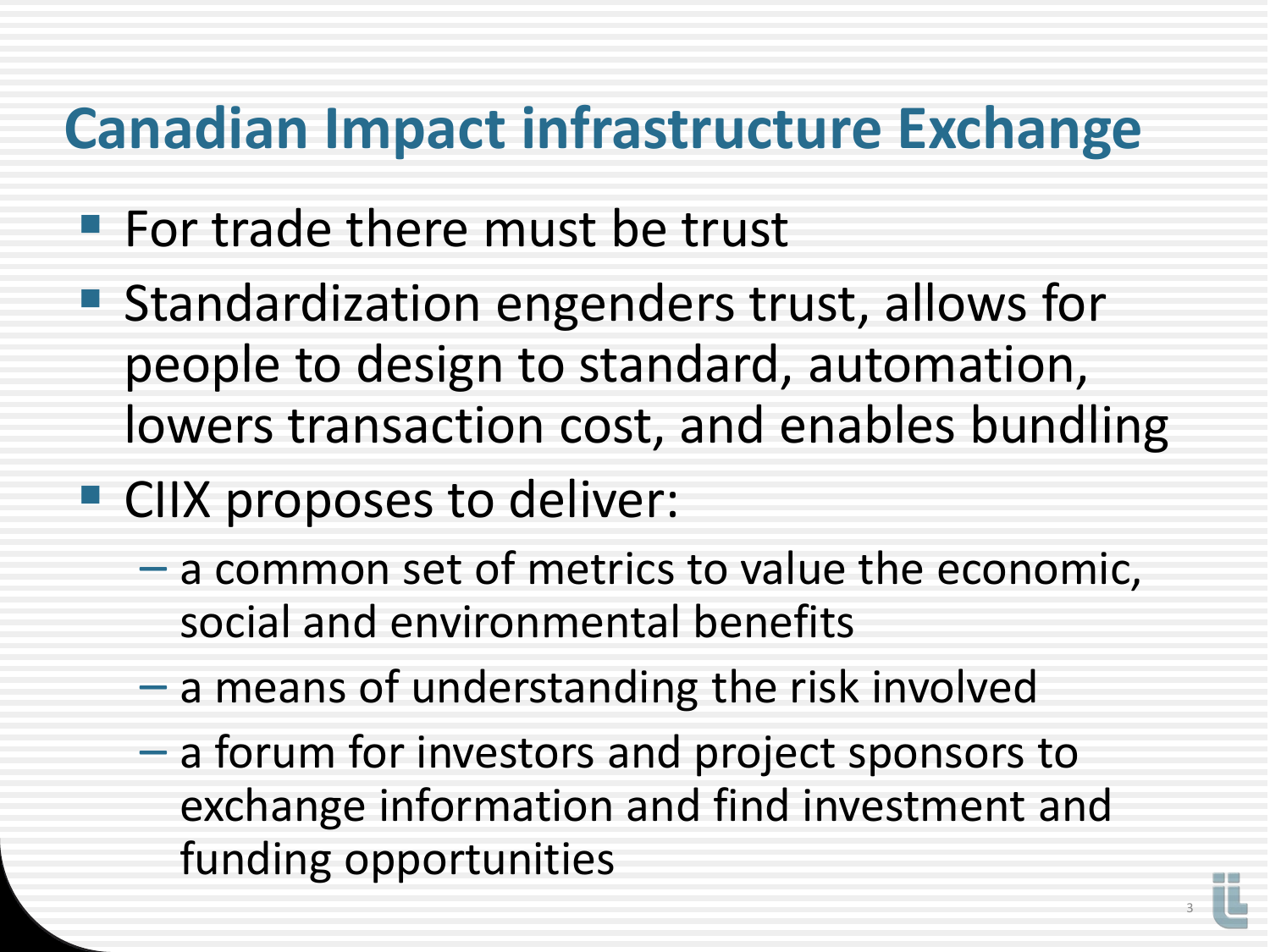### **How to Give ESG Investors Information, Trust and Give Impact Investments Scale?**

- Standardize methodology quantify, monetize and compare sustainability with CBA
- **Standardize data going into analysis**
- **Engage stakeholders show multiple** perspectives. Answers to: "what's in it for me?"
- **Explicitly account for risk**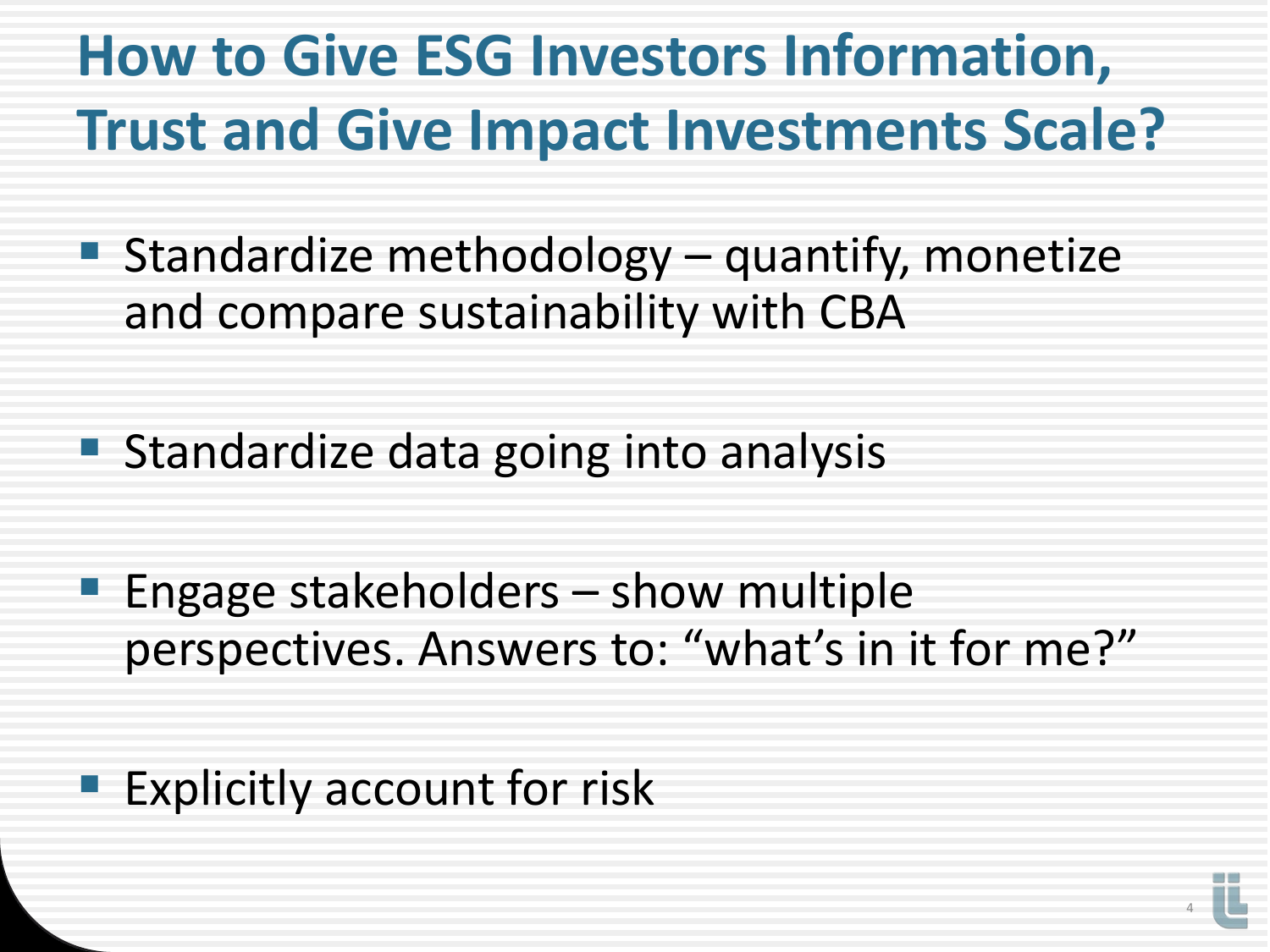# **Standardization Example - TIGER**

- Since 2009, U.S. Congress has dedicated more than \$4.1 billion for six rounds to fund projects.
- **The TIGER program enables** DOT to examine a broad array of projects on their merits and public benefits.
- **This helps ensure that** taxpayers are getting the highest value for every dollar invested.



 Merit-based grants given to projects of different infrastructure type with different benefits, beneficiaries in different locations

5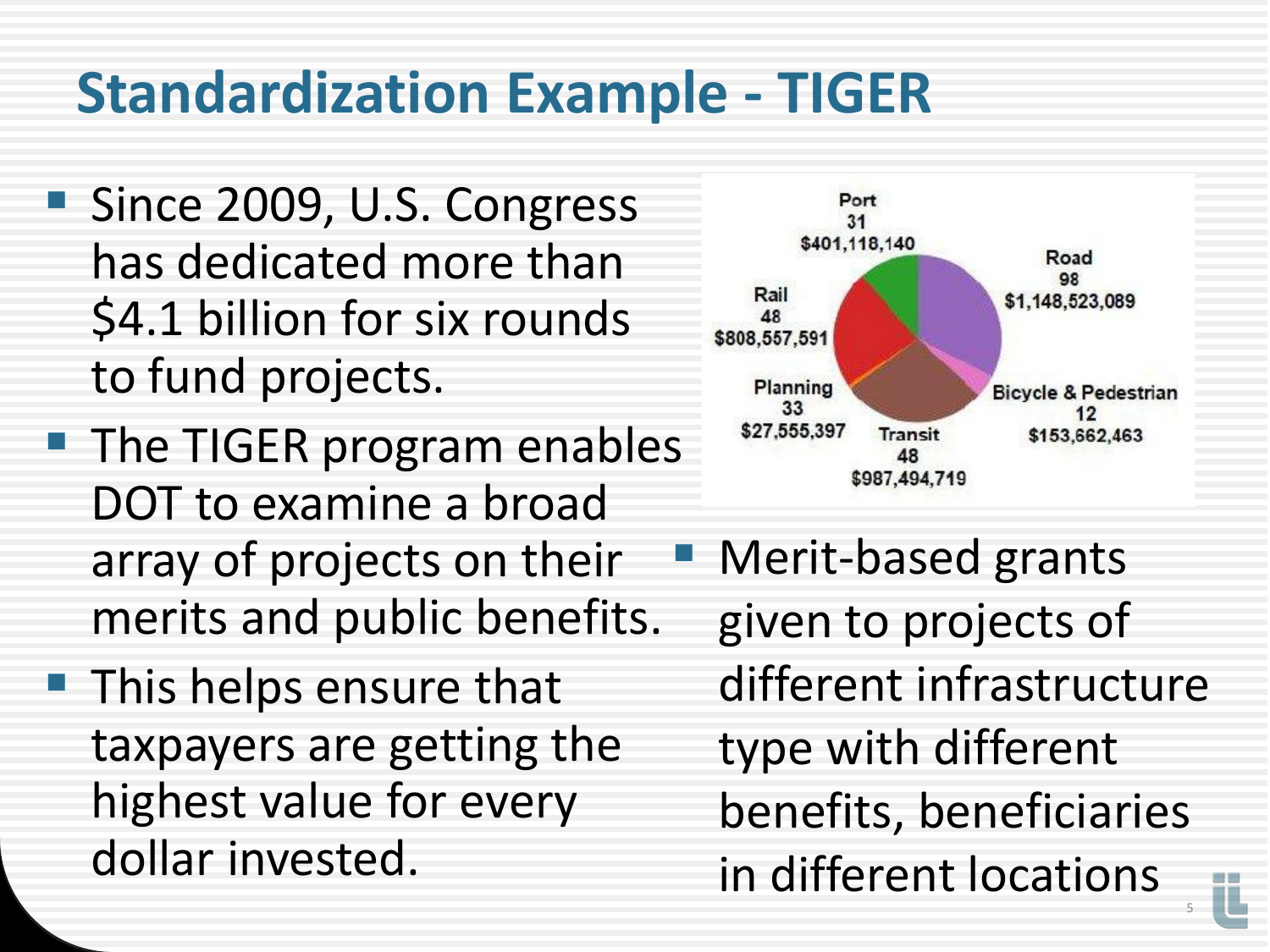## **Standardized Methodology?**

Federal Register/Vol. 77, No. 20/Tuesday, January 31, 2012/Notices

| Long-Term Outcome                   | <b>Types of Societal Benefits</b>      |  |  |
|-------------------------------------|----------------------------------------|--|--|
| Livability                          | Land Use Changes that reduce VMT       |  |  |
|                                     | Accessibility                          |  |  |
|                                     | <b>Property Value Increases</b>        |  |  |
| Economic Competiveness              | <b>Travel Time Savings</b>             |  |  |
|                                     | <b>Operating Cost Savings</b>          |  |  |
| Safety                              | Prevented Accidents (property damage), |  |  |
|                                     | Injuries, and Fatalities               |  |  |
| State of Good Repair                | Long-Term Replacement                  |  |  |
|                                     | Maintenance & Repair Savings           |  |  |
|                                     | Reduced VMT from not closing bridges.  |  |  |
| <b>Environmental Sustainability</b> | Environmental Benefits from Reduced    |  |  |
|                                     | Emissions                              |  |  |

### **Types of Societal Benefits**

Travel time savings can result from transportation improvements whose purpose is to expand capacity or improve state of good repair. Where this is the case, applicants should clearly demonstrate the

derivation of the travel time savings to the affected population. If travel time savings vary over time, the applicant must clearly show savings by year. The applicant must also be careful to estimate savings solely from the project funded by the requested grant, and not from other related projects not

funded by the requested grant. Once the applicant generates its estimate of hours saved, it should apply the Department's guidance on the value of time to those estimates (http://ostpxweb.dot.gov/policy/ reports.htm) to monetize them for both business and non-business travelers.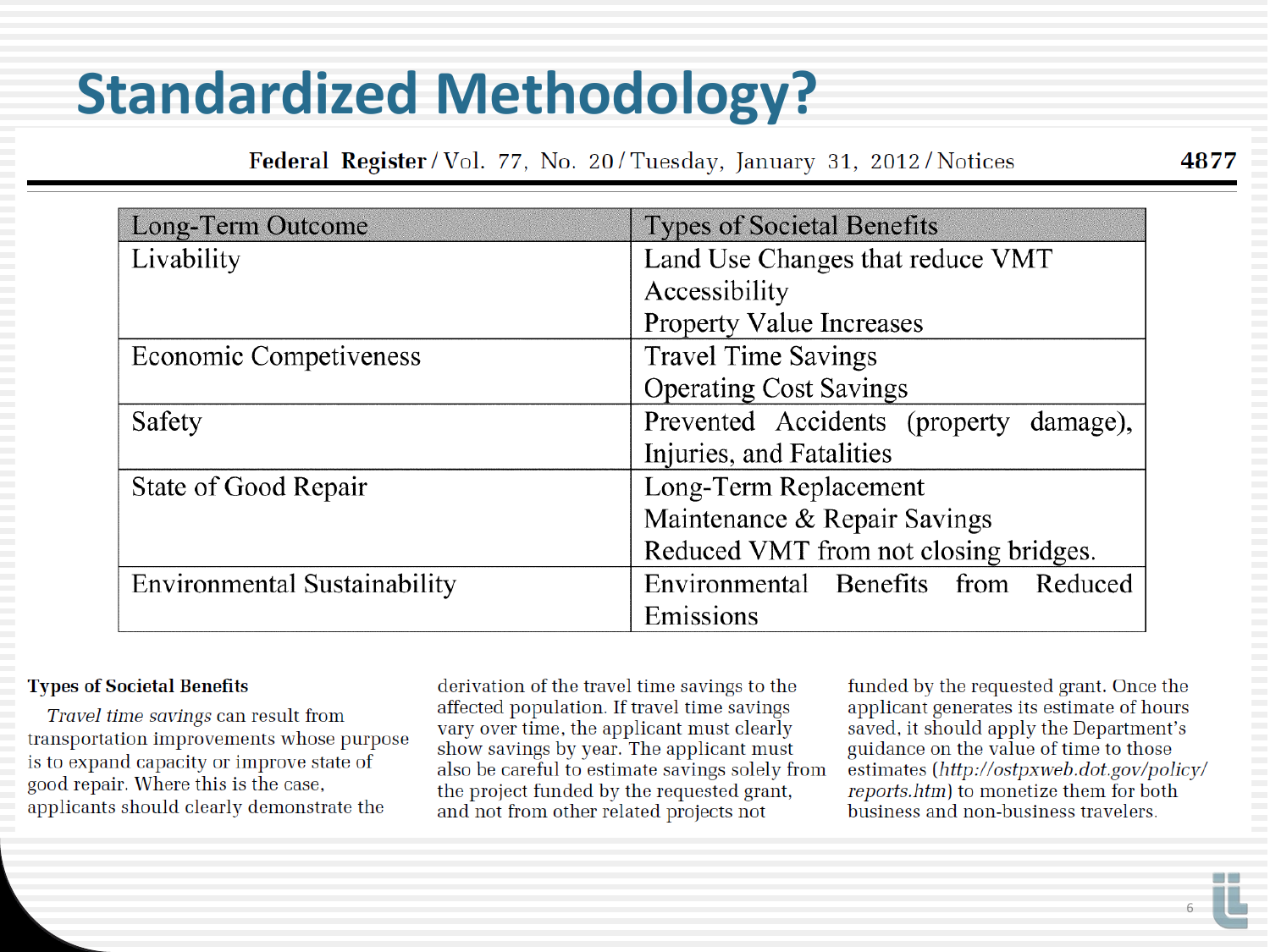# **Standardized Inputs?**

|  | <b>Cost/Benefit Categor</b> |
|--|-----------------------------|
|  |                             |

#### **Recommended Monetized Value(s)**

#### **Value of Emissions**

| <b>Emission Type</b>              | $$ /$ short ton<br>( \$2010) | $$/$ metric ton<br>(52010) |
|-----------------------------------|------------------------------|----------------------------|
| Carbon dioxide (CO <sub>2</sub> ) | (varies)*                    | $(varies)*$                |
| Volatile Organic Compounds (VOCs) | \$1,700                      | \$1,874                    |
| Nitrogen oxides (NOx)             | \$6,700                      | \$7,385                    |
| Particulate matter (PM)           | \$306,500                    | \$337,858                  |
| Sulfur dioxide (SOx)              | \$39,600                     | \$43,651                   |

\* See "Social Cost of Carbon (3%)" values below.

#### **Reference and Notes**

Corporate Average Fuel Economy for MY2017-MY2025 Passenger Cars and Light Trucks (August 2012), page 922, Table VIII-16, "Economic Values Used for Benefits Computations (2010 dollars)" http://www.nhtsa.gov/staticfiles/rulemaking/p df/cafe/FRIA 2017-2025.pdf

#### **NOTE:**

Emissions units are frequently reported as "tons" throughout documents such as the CAFE rulemaking referenced above. There is a distinction between short tons, long tons, and metric tons, however. Carbon dioxide emissions (as reported in the SCC guidance and elsewhere) are typically reported in metric tons, whereas emissions for VOCs, NOx, PMs, and SO<sub>x</sub> are measured in short tons. The English "long ton" is not used in these tabulations. A short ton is 2000 lbs., while a metric ton is approximately 2,205 lbs., and a long ton is 2,240 lbs.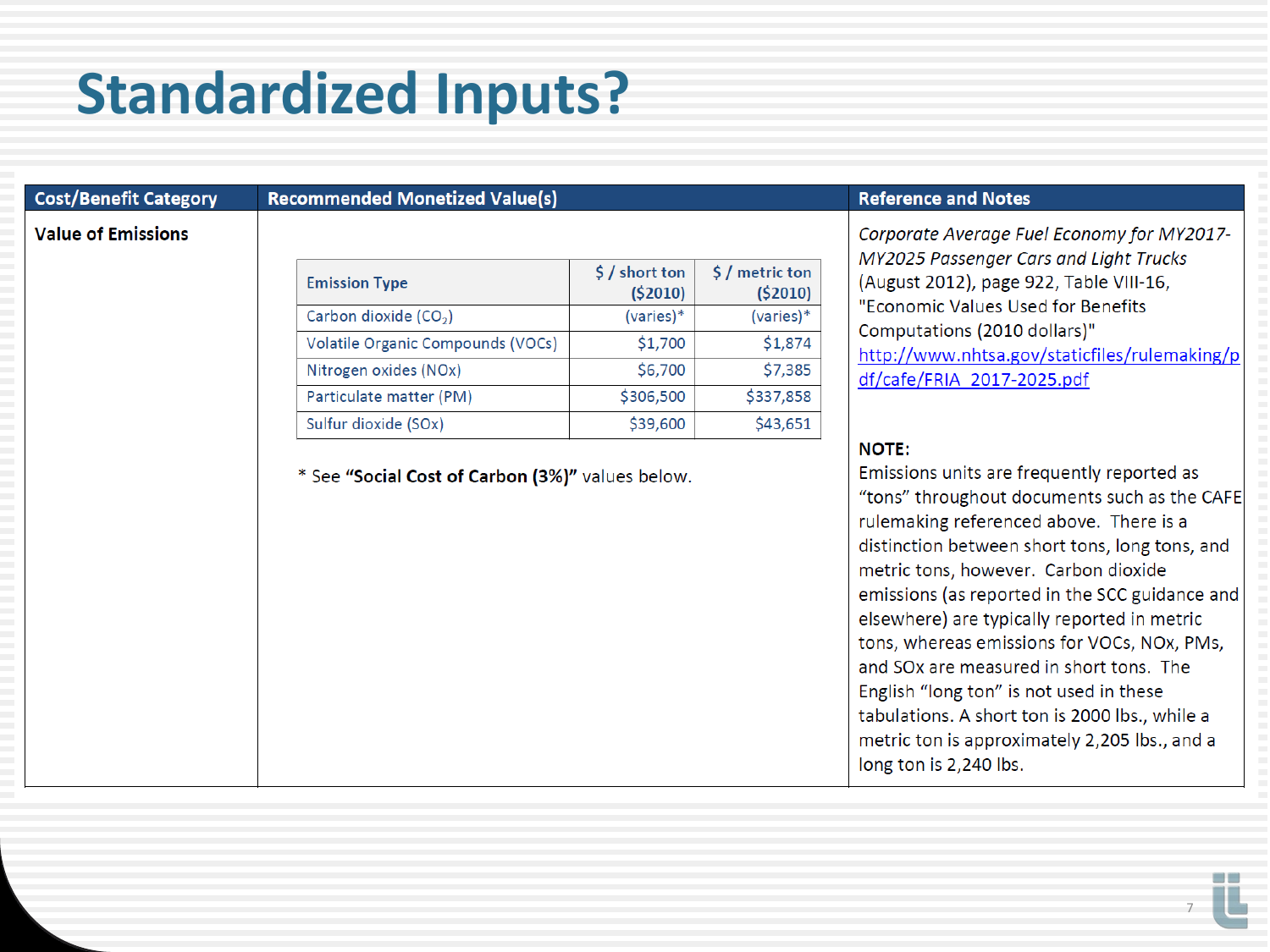# **Choose/Prioritize Across Scale, Type?**

| Urban/Rural                   |                 | (A  )          |             |               |
|-------------------------------|-----------------|----------------|-------------|---------------|
| <b>Type</b>                   | Sum             | <b>Average</b> | Min.        | Max.          |
| Planning                      | \$27,555,397    | \$835,012      | \$85,000    | \$2,800,000   |
| <b>Regional Planning</b>      | \$7,933,533     | \$991,692      | \$210,000   | \$2,500,000   |
| Passenger Rail                | \$12,669,963    | \$6,334,982    | \$200,000   | \$12,469,963  |
| Maritime                      | \$74,241,904    | \$10,605,986   | \$1,101,904 | \$20,000,000  |
| Road                          | \$1,369,638,817 | \$10,870,149   | \$125,000   | \$49,480,000  |
| <b>Freight Rail</b>           | \$54,469,652    | \$10,893,930   | \$2,800,000 | \$25,000,000  |
| <b>Bicycle and Pedestrian</b> | \$209,545,163   | \$12,326,186   | \$100,000   | \$25,000,000  |
| Port                          | \$401,118,140   | \$12,939,295   | \$1,300,000 | \$30,000,000  |
| Rail                          | \$808,557,591   | \$16,844,950   | \$1,400,000 | \$105,000,000 |
| <b>Transit</b>                | \$1,145,243,260 | \$17,619,127   | \$300,000   | \$83,000,000  |
| <b>Total/Average</b>          | \$4,110,973,419 | \$12,020,390   | \$85,000    | \$105,000,000 |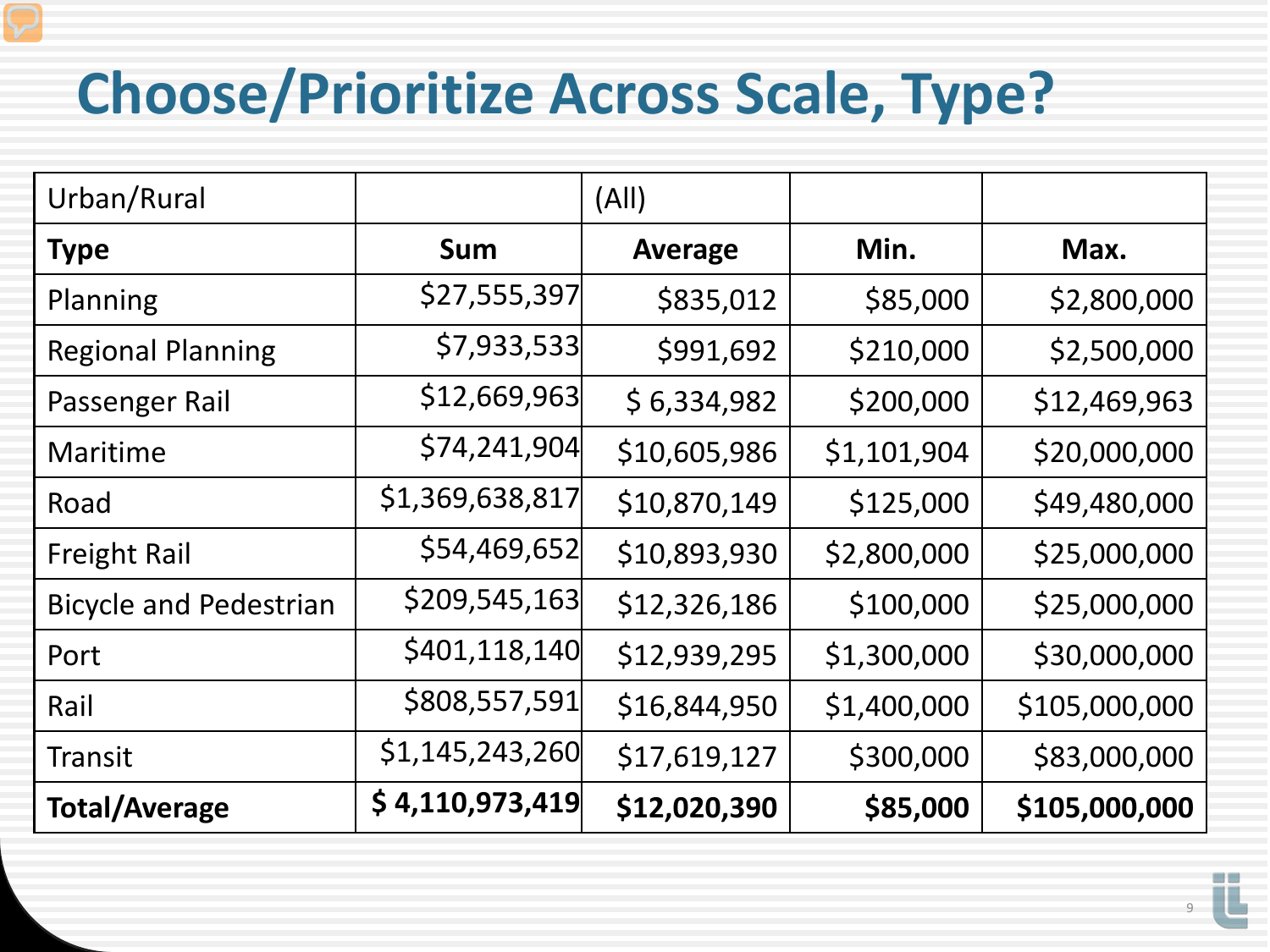### **Standards**

- CBA's methodology, input data, and outputs have been standardized. Examples come from U.S., E.U., Canada, and Australia.
- **Risk analysis and meta-analyses mean that** uncertain or controversial inputs can be used.
- **And, multiple account CBA allows for an** understanding of all stakeholders' perspectives.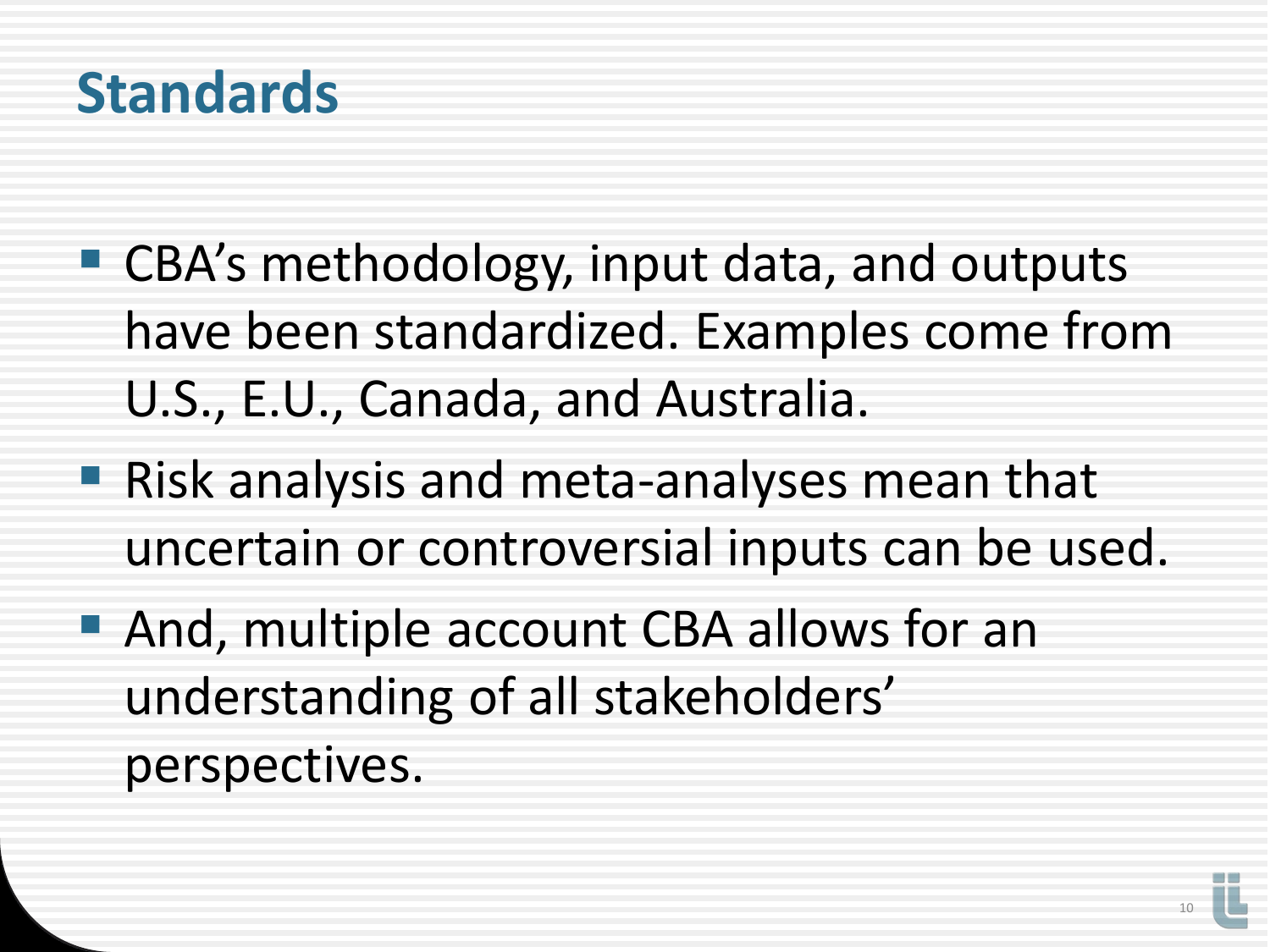# **CIIX – Common Valuation for Comparison & Bundling**

- **Standardize input, methodology and output**
- Deconstruct project value into risk-adjusted benefits & costs by sectors
	- Common monetary value
	- Adjusted for risk
	- Value to different groups or sectors
- **Enable evaluation of different projects and** aggregation into tranches or portfolios that meet ESG or risk-return objectives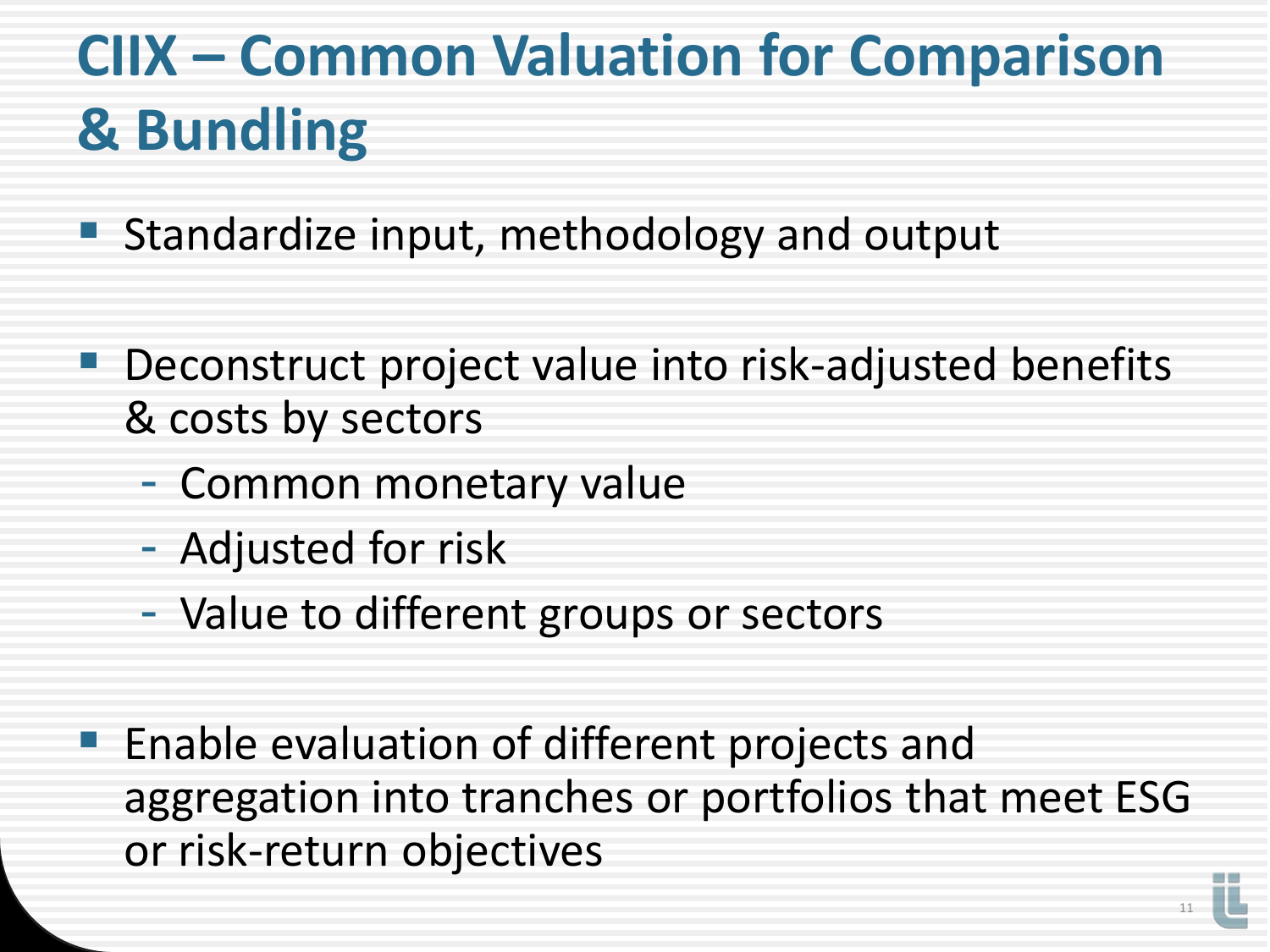### **CIIX – Standardized Valuation**

- **There are standards**\* that can be used to provide metrics the impact investment community
- **Using these standards, automation of the** methodology and data can reduce the cost of evaluation
- **Application of standard to projects can be** done by AEC community

\* Multiple account CBA with risk analysis. Also BIM and Envision.